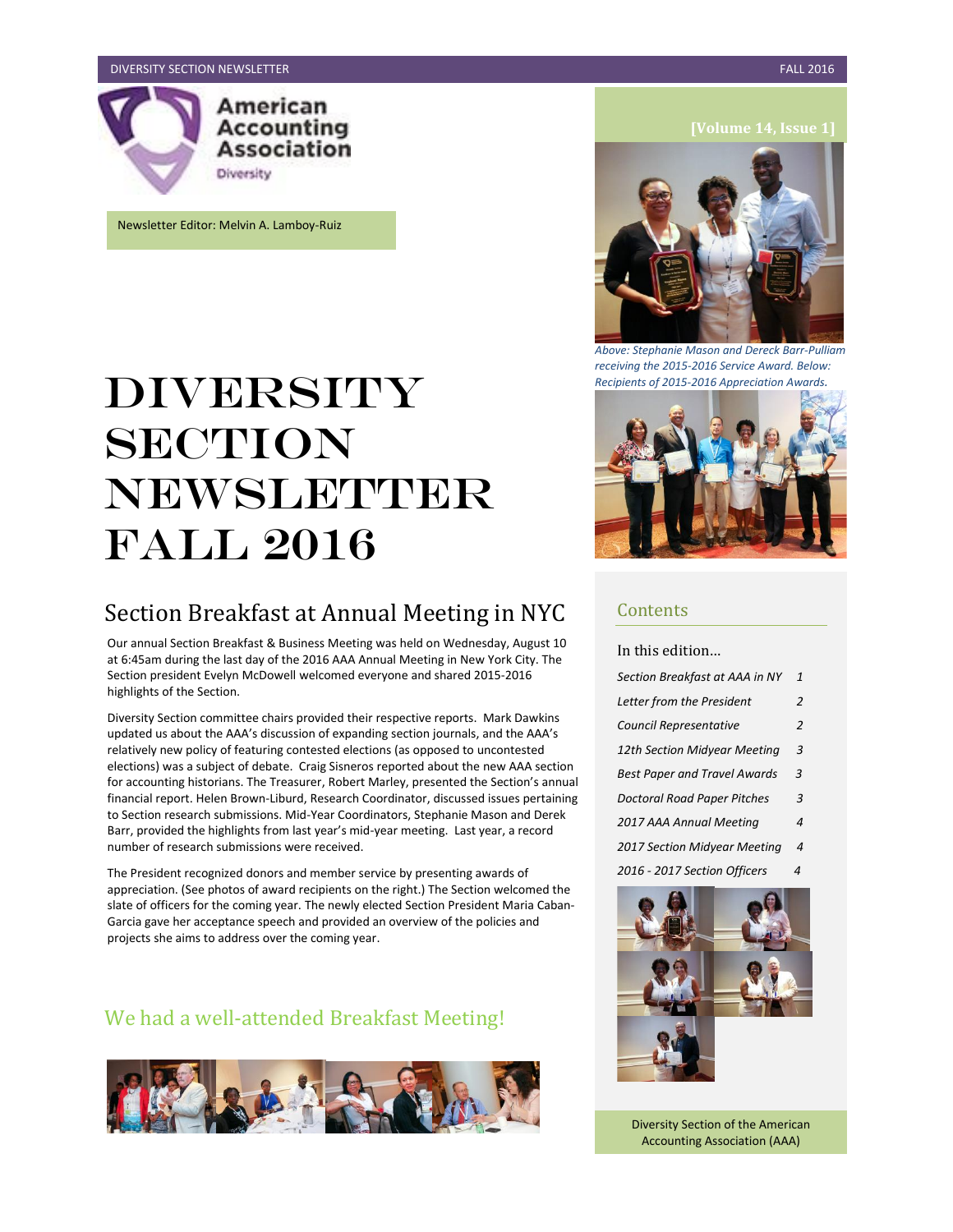**5**



*María T. Cabán-García, Section President*

# Letter from the Section President

#### Greetings!

I am very honored to serve as the 2016-2017 President of the Diversity Section of the American Accounting Association. As the incoming president of the Section, my agenda includes: promoting more sustainable fund-raising activities to support conference travel scholarships for doctoral students; increasing membership communications by publishing regular newsletters; working with the membership committee to develop enrollment and engagement strategies of new and current members; and improving and documenting some of the internal processes that enhance the efficiency our operations. I also oversee our section's two major annual events. The first event is "Diversity Section Midyear Meeting." The second major event is our section's breakfast and a series of dedicated sessions during the AAA annual meeting.

So far, we have formalized our fundraising activities for doctoral travel scholarships by scheduling a *Pay It Forward Fundraising Campaign* that will run from February to April

*"We have also approved a reduction to the Midyear Meeting students' registration fee to \$50 per student. Our Board also approved an increase in travel scholarships to \$750 per student."*

#### Council Meeting Update

Dahlia Robinson, our representative to the AAA Council, attended the November 5th Council Meeting at the Marriott Marquis San Diego Marina in San Diego, CA. Here are some highlights from the minutes:

- The 2016 Annual Meeting yielded record attendance (5% increase).
- The Section website redesigns are all live.
- The 2017 Annual Meeting Submission website opened.
- The second "Accounting IS Big Data" Conference was a success and the third is scheduled for next year in Brooklyn, NY.
- AAA members will be able to join the newest Section – the Academy of Accounting Historians – starting in 2017.



 *Dahlia M. Robinson, Council Representative, and Mark Dawkins, the AAA Council Chair.*

each year. The campaign will ensure that the section can provide as many travel scholarships as possible. We are also working with the AAA staff to simplify the donation process by providing a link where you can automatically make your contributions and obtain a receipt. Hopefully, we will also continue enjoying the generous institutional support from the AICPA, BDO, and the University of Louisville to complement our travel scholarship funds.

Our membership committee is working diligently to define its role and determine the best way to recruit doctoral students, as well as engage current members. The PhD Project Doctoral Students Association (ADSA) recently agreed to have one of our members give a short presentation to doctoral students during their annual meeting. During the first half of the academic year I worked closely with our officers and the AAA staff to revamp our website. We ensured that outdated content was properly archived. The new website will give us more flexibility to manage the content and information available to our members.

In terms of internal processes, we are working on completing a preliminary operations manual by the end of next summer that will more clearly define the role of our officers and committees. As you will read in detail in this newsletter, last October we had a very successful Midyear Meeting. We would like to thank Stephani and Dereck for their work, the Awards Committee for evaluating our scholarship applications and the best paper award, KPMG and KPMG Foundation for their sponsorship, and our speakers and members for their participation. Looking forward, the Section is discussing a proposal to coordinate with one of the AAA's journals to publish a special issue on diversity topics. Please stay tuned on the progress of this initiative as it will require your full involvement and cooperation.

As the fall semester comes to an end I hope that you are preparing your diversity related manuscripts and panels for submission to the 2017 Annual Meeting in San Diego. Please include the Diversity Section breakfast in your plans for the AAA annual meeting.

I wish you all a very happy holiday season and a very productive spring semester!

María T. Cabán-García University of South Florida St. Petersburg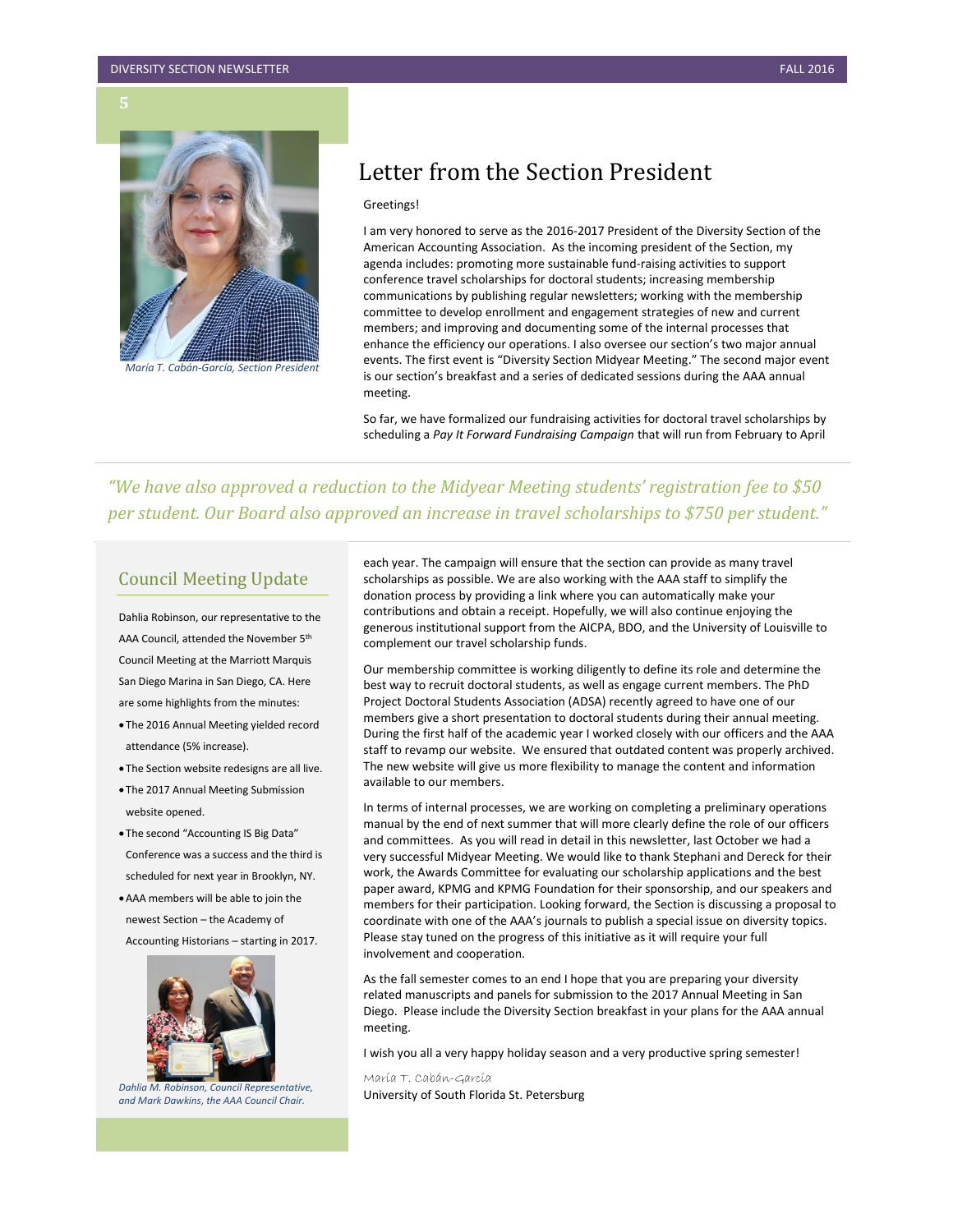

# 12th Section Midyear Meeting in Florida

The Diversity section midyear meeting last October 28-30 in Coral Gables, FL was a big success! We are very grateful for the support KPMG LLP and the KPMG Foundation always provide to our midyear meeting. Attendance was quite high with more than 50 attendees. We enjoyed 26 paper presentations, four doctoral students "Road Paper Pitches" and the presence of seven distinguished speakers from different professional organizations. Presentation topics included diversity issues, as well as many other accounting research topics.

Our speaker roster included:

- Friday Jeannette Faber from NASBA, and Teresa S. Polley, President and CEO of Financial Accounting Foundation (FAF)
- Saturday Bette Kozlowski, KPMG National Director Faculty Relations and University Recruiting, and Victor M. Lorenzo, Lunch sponsored by KPMG
- Sunday Kimberly Ellison-Taylor, chairman of the American Institute of Certified Public Accountants (AICPA), and Petra A. Robinson from Louisiana State University.

The Section wants to thanks all participants for making the 2016 meeting such an excellent conference. Special thanks the conference co-chairs Stephani and Dereck for doing such an excellent job! Visit the meeting online program for more details at [http://aaahq.org/Meetings/2016/Diversity-Section-Meeting/Program.](http://aaahq.org/Meetings/2016/Diversity-Section-Meeting/Program)

# Doctoral Road Paper Pitches Session

The conference brought back this session due to the value our section places on the professional development of doctoral students. We had four doctoral candidates' presentations by Brent A. Garza (University of Illinois at Urbana–Champaign), Chevonne Alston (The University of Mississippi), Wilson Rose (Rutgers, The State University of New Jersey), and Michelle Harding (The University of Tennessee).



*Above: Kimberly Ellison-Taylor, chairman of the AICPA. Left in clockwise order: Jeannette Faber (NASBA), Teresa Polley (FAF), Victor Lorenzo (KPMG), Petra Robinson (Louisiana State University) Mark Dawkins (AAA Council Chair), and Bette Kozlowski (KPMG Faculty Relations).*

### Best Paper and Travel Awards

The Best Paper Award was given to Paul E. Madsen, University of Florida for his paper titled "University-Level Recruiting and Black Underrepresentation in the Auditing Profession", co-authored with Andrew Bird (Carnegie Mellon University), Chan Li (University of Pittsburgh), and Thomas Ruchti (Carnegie Mellon University).



This year the Section awarded five Doctoral Travel Scholarships to: Chevonne Herring (University of Mississippi), Michelle K. Harding (University of Tennessee), Ranier R. Robinson (University of Alabama), Stephanie Ross (University of Texas El Paso), and Wilson Rose (Rutgers, State University of New Jersey).

 We are very appreciative of the sponsorship provided by the AICPA, BDO, the University of Louisville School of Accountancy, and the Diversity Section members' Pay It Forward Fund which made these awards possible.